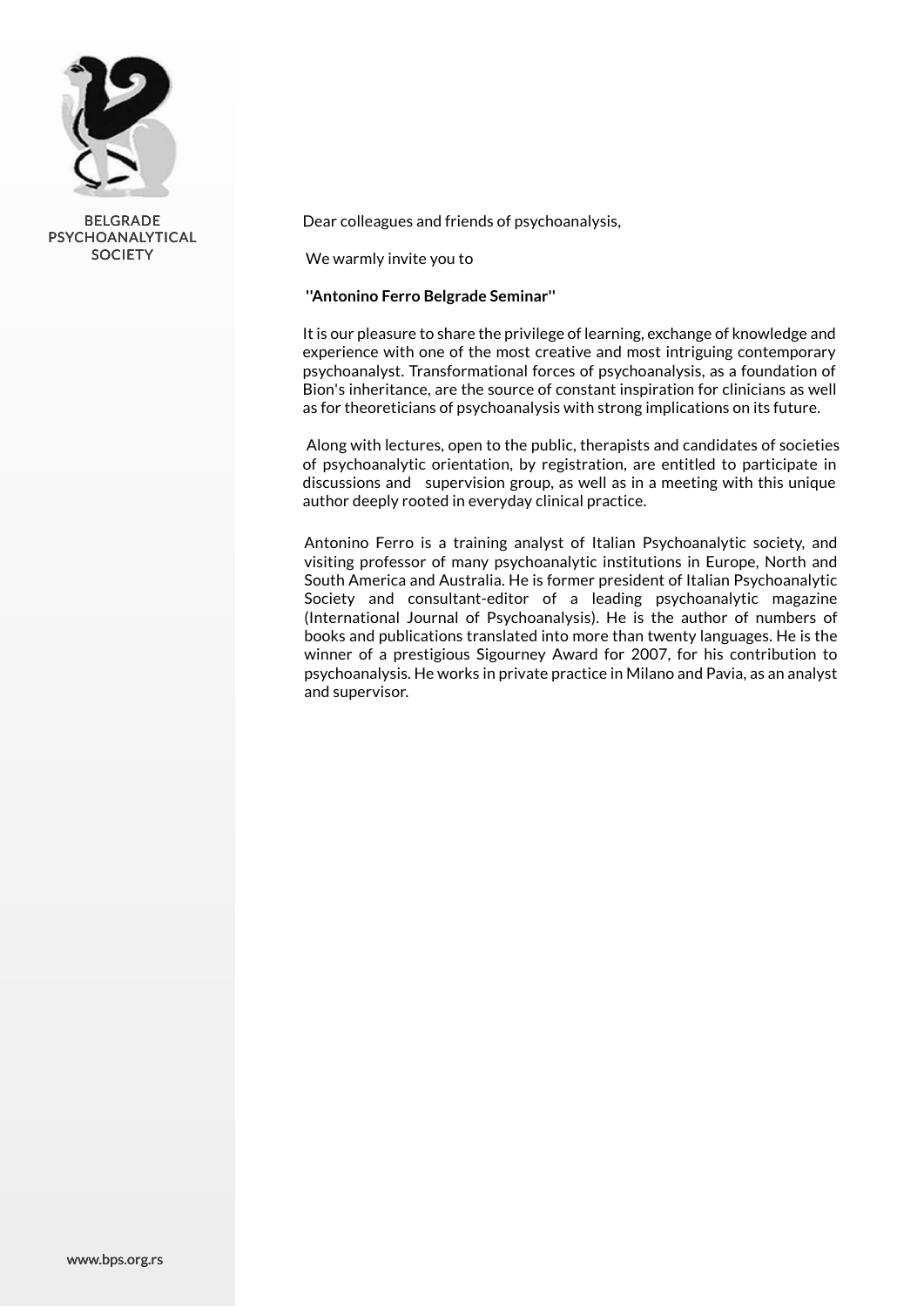

BELGRADE PSYCHOANALYTICAL **SOCIETY** 

## **Friday 21st April**

### 15:00 - 17:00

Serbian Medical Society, Džordža Vašingtona 19

# **"Bionian and post-Bionian transformations" "Dreams and transformations in dreaming"**

*Lectures are open to the public and are free of charge.*

### 17:15 - 19:15

"Psiha", Palmotićeva 24

### **Discussion groups – chaired by training analysts of host society**

*Groups are open only for clinicians and candidates registered for the seminar.*

#### **Saturday 22nd April**

#### 11:00 - 13:00

"Psiha", Palmotićeva 24

#### **Group supervision**

Supervisor: Antonino Ferro (SPI) Presenter: Natasa Cvetkovic Jovic (BDP) Moderator: Ivanka Jovanovic Dunjic (BDP)

#### 15:00– 17:00

### **Meeting with the Author**

*Events are open only for clinicians and candidates registered for the seminar.*

Official language of the seminar is English.

Participation fee is 50 Euro. Number of places is limited.

Please register using registration form via e-mail **sabinajahovic8@gmail.com**. In attachment you will find the registration form.

Looking forward to meeting you in Belgrade.